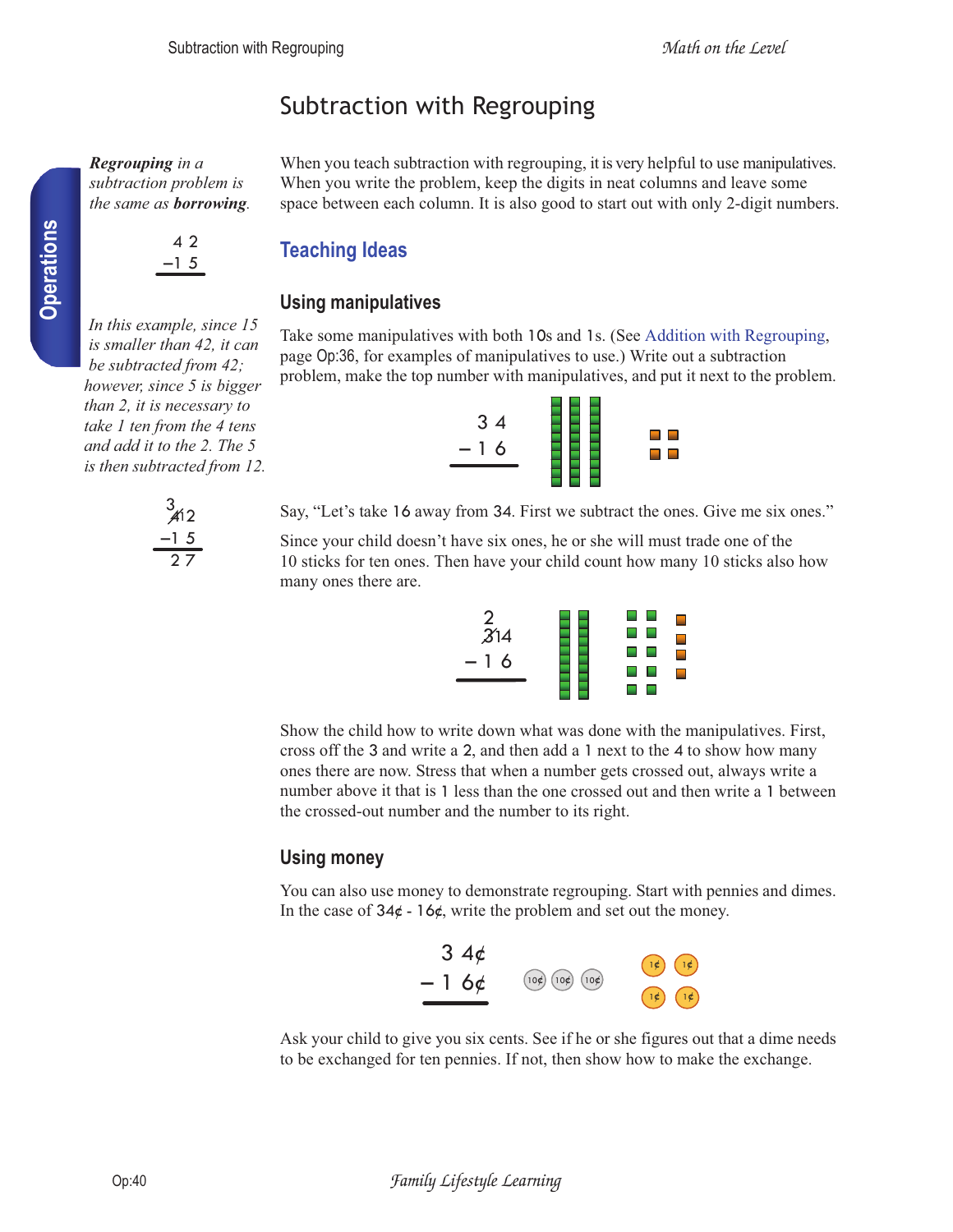Then have your child count the remaining coins, starting with the dimes.



Cross out the 3 and write a 2 above it to show that only 2 dimes are left. Write the 1 next to the 4 to show that there are now 14 pennies. Tell your child that when the dime is traded for 10 pennies, it is shown by crossing out the number in the 10's place (the dime) and writing a number that is 1 less, and then putting a 1 between the 10's (dime) and 1's (penny) place, changing the 4 to 14. Then do the subtraction.

Give your child lots of practice using dimes and pennies or other manipulatives. When the 2-digit problems become easy to do, expand to 3 and 4-digit numbers, either with or without manipulatives.

## **Special Cases**

There are three tricky situations you need to be sure to cover: borrowing from zero, borrowing from more than one zero, and two step borrowing.

### **Borrowing from zero**

You need to teach your child that you cannot borrow (or regroup) from zero.

**NOTE:** Many math books use the term "regroup" instead of "borrow", because when you borrow something you intend to give it back, whereas in subtraction nothing is given back. There is logic to that argument; however, "regroup" is not a term that is used in normal language by most children, whereas "borrow" is a familiar term. You can use either term — it isn't that important, and it is probably good to expose your child to both. In subtracting from zero, however, the "borrow" concept is usually easier for a child to understand.

Write the following problem, leaving plenty of space between columns.

|       | 2 0 1 | \$2.01  |  |
|-------|-------|---------|--|
| $-59$ |       | $-5.59$ |  |

- Have your child make the number 201 with manipulatives, or \$2.01 with money (use whichever works best with your child). Say, "Let's subtract the ones (or pennies) first. Take nine ones (pennies) away."
- When the child cannot do this, say, "Then let's borrow from the tens (dimes)." Don't let him or her trade for the 100's (dollars) — the ones (pennies) can only exchange with tens (dimes). *The numbers can only borrow "next door."*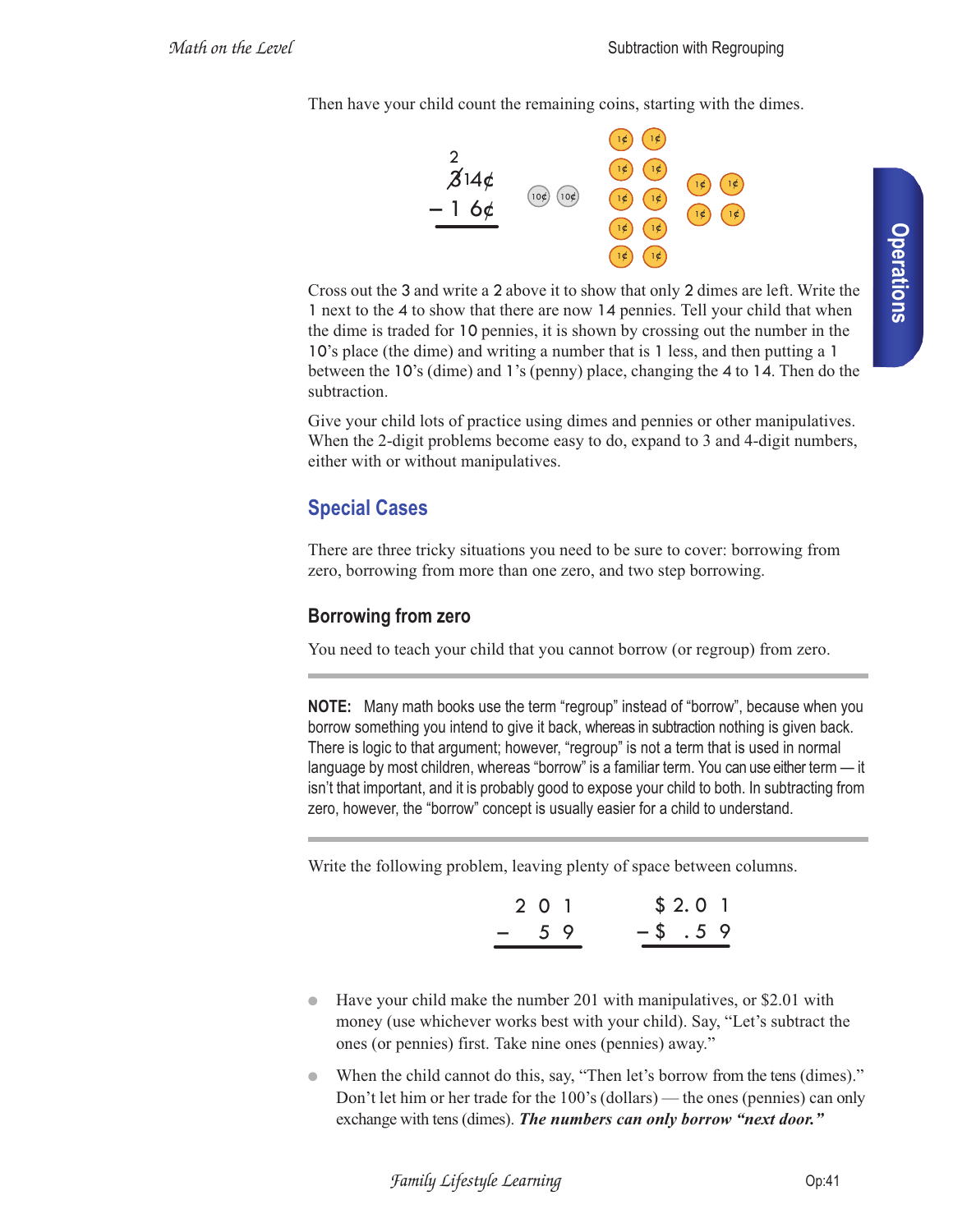In other words, a number can only borrow from the number directly on its left ("next door"). In this problem, there are no tens (dimes); therefore, the tens (dimes) have to first borrow from the hundreds (dollars).

Have your child take a 100 (dollar) and trade it for ten 10's (dimes). Record the exchange on the written problem.

| 2'101     | n۳ | \$2.101       |  |
|-----------|----|---------------|--|
| 59<br>- 1 |    | $-$ \$ $.5$ 9 |  |

• Now the ones (pennies) can borrow from the tens (dimes). Have your child take a ten (dime) and trade it for ten ones (pennies). Again, record the exchange on the written problem.

| 19<br>20011 |    | 19<br>\$2.1011 |         |  |
|-------------|----|----------------|---------|--|
| 59<br>- 1   | o۳ |                | $-5.59$ |  |

- Do the subtraction, both with the manipulatives and on the written problem.
- Practice this with other problems, transitioning to doing the work on paper without the manipulatives.

### **Borrowing from more than a single zero**

This is basically the same concept as borrowing from one zero. Your child must understand that no matter how many zeros are in a row, each one can borrow only from its nearest neighbor to the left. Money provides a good way to teach this. Using two ten dollar bills, find out how much is left if you buy something for \$1.36.

- The pennies cannot borrow from the dimes, because there are no dimes.
- The dimes cannot borrow from the dollars because there are no dollars.



● The dollars *can* borrow from the ten dollars because there *are* two ten dollar bills. Trade one \$10 bill for ten \$1 bills; record the trade on the written problem.